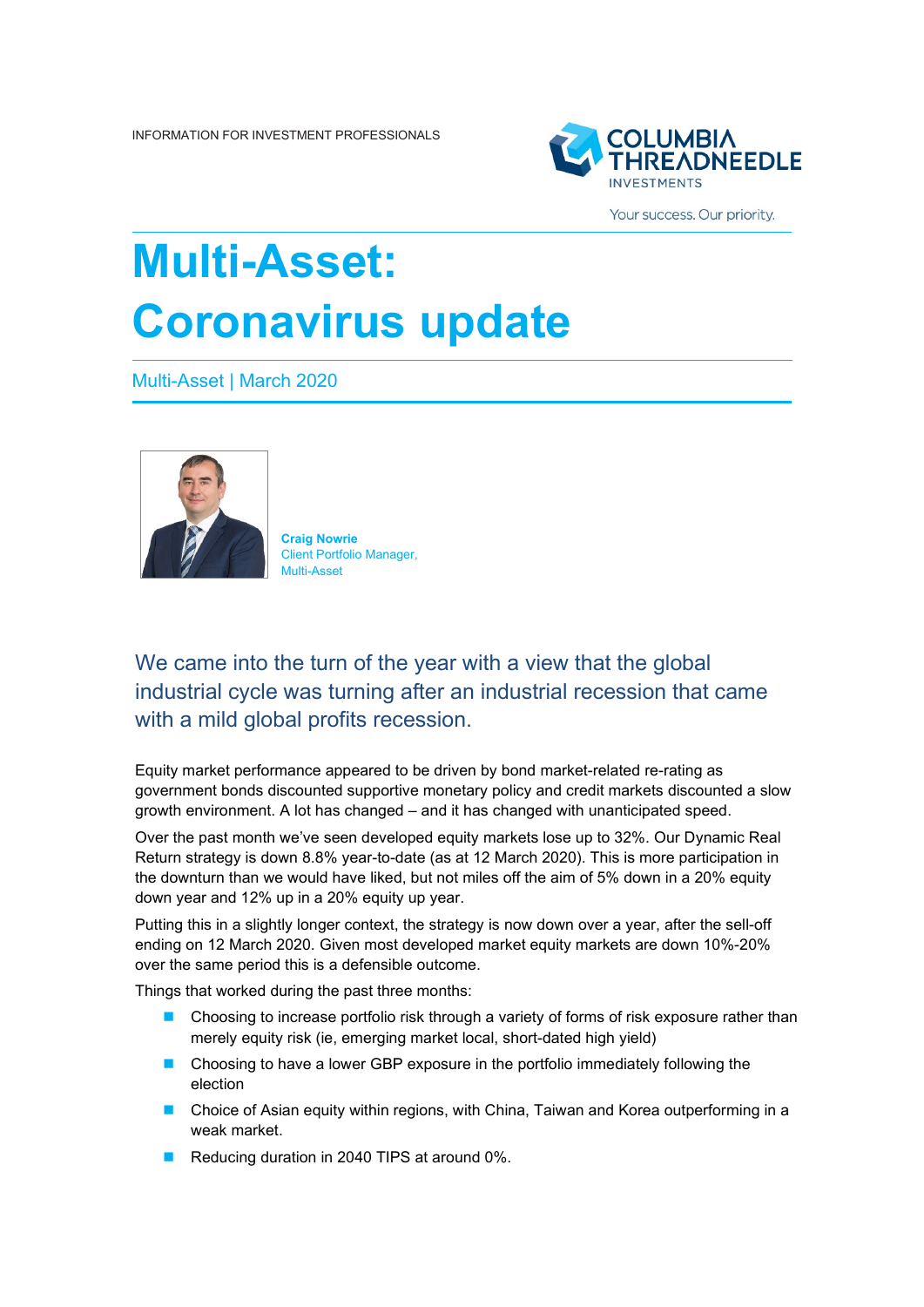Things that have been poor so far:

- **Restoring some of our equity exposure to the portfolio after the first 10% drop in index** values
- $\blacksquare$  Additions to UK equity which has underperformed

## The context for our actions so far

The speed of the equity market moves have been astonishing. We have often come in with fresh news overnight (mass school closures, travel bans, geographic lockdowns) to find indices down 4%-8%.

Portfolio activity is based on an overarching understanding that Covid-19 is a serious – but transitory – threat to human life and the global economy. The economic disruption that the virus, and public health responses to the virus, bring will be short lived if they are well handled from a public policy perspective.

## What do we plan to do?

We have not been immune from the sell-off, but we have plenty of dry powder in the portfolio. Portfolio risk is not high and as a team we continue to think that extending risk across a range of preferred risk assets as spreads rise is the right approach. Though as we speak, we have been adding to risk through specific regional equities today, albeit in a measured way.

## Why haven't we been buying duration-bearing government bonds?

Long-dated core government bonds have performed well this year as markets have sought safe havens amid discounted central banks moving to and staying at their lower policy bounds. The self-professed lower policy bounds of core central banks can change, but are around 0.1% in the UK and US, -0.5% in Europe and -0.25% in Japan. If 10-year government bonds move quickly to this lower bound from here (pricing in staying at the lower bound for the next 10 years) the prospective returns from government bonds are modest, but positive (apart from in Germany).

If we had a view that central banks would shift to their lower bound, and that bond markets would then price them to stay there for the next 10 years, we would see the value of building government bond positions from here. But our understanding – and portfolio activity – is based on an overarching understanding that Covid-19 is a serious but transitory threat to human life and the global economy. As such, portfolio activity regarding government bond duration has been to cut into the rally rather than build.